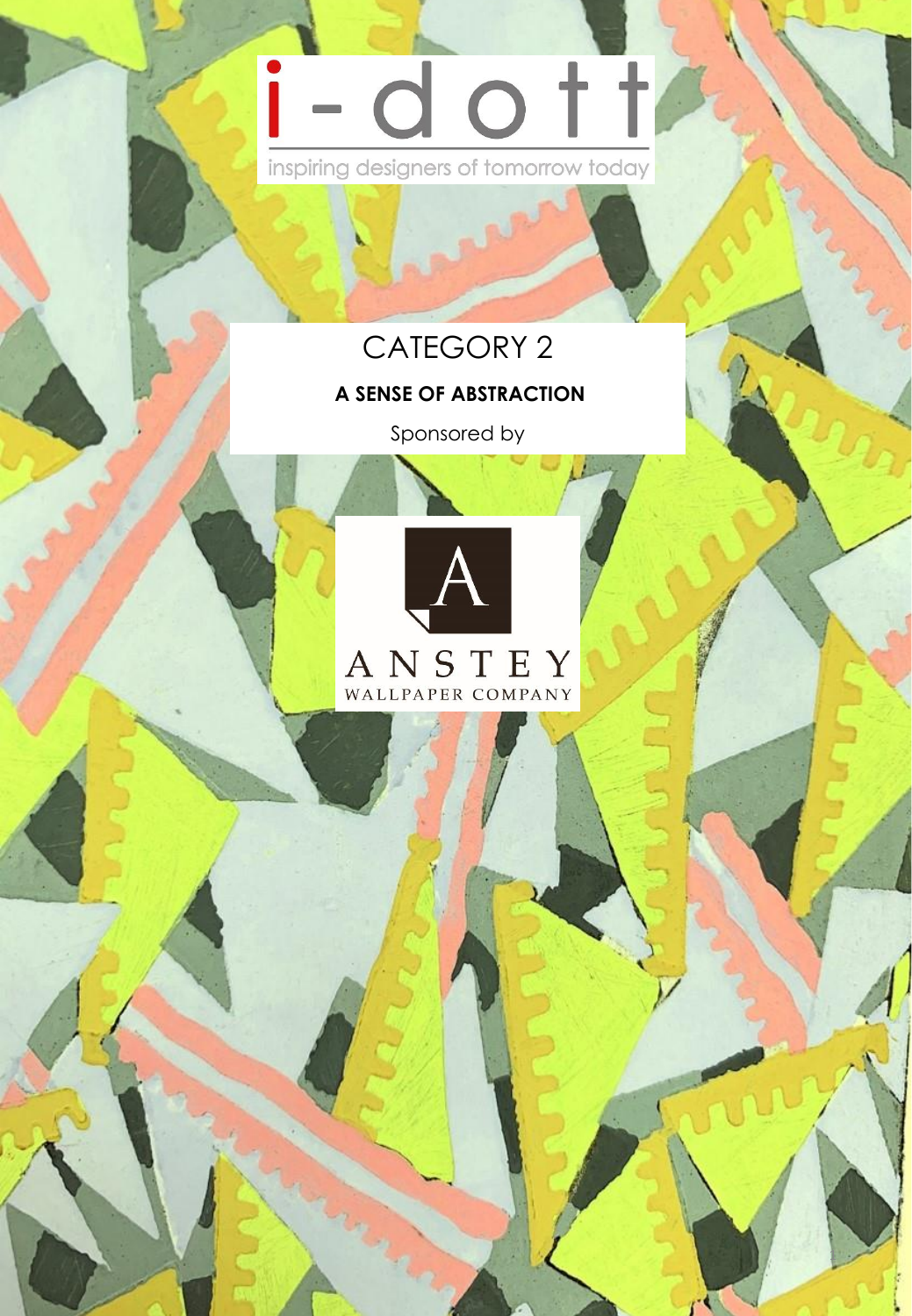

## Design Brief **A Sense of Abstraction**

In a world bound by rules and guidelines, strive to step outside the boundary lines to create beautiful art for walls to transition into sensational Abstract wallcoverings.

Be playful, be brave, stimulate the senses with dramatic scale, intersperse shapes, lines with exuberant colour in a way which does not represent realism as we know it.

Interpret Abstraction as you wish but consider a wallcovering pattern and repeating elements must balance and appear seamless across the join.